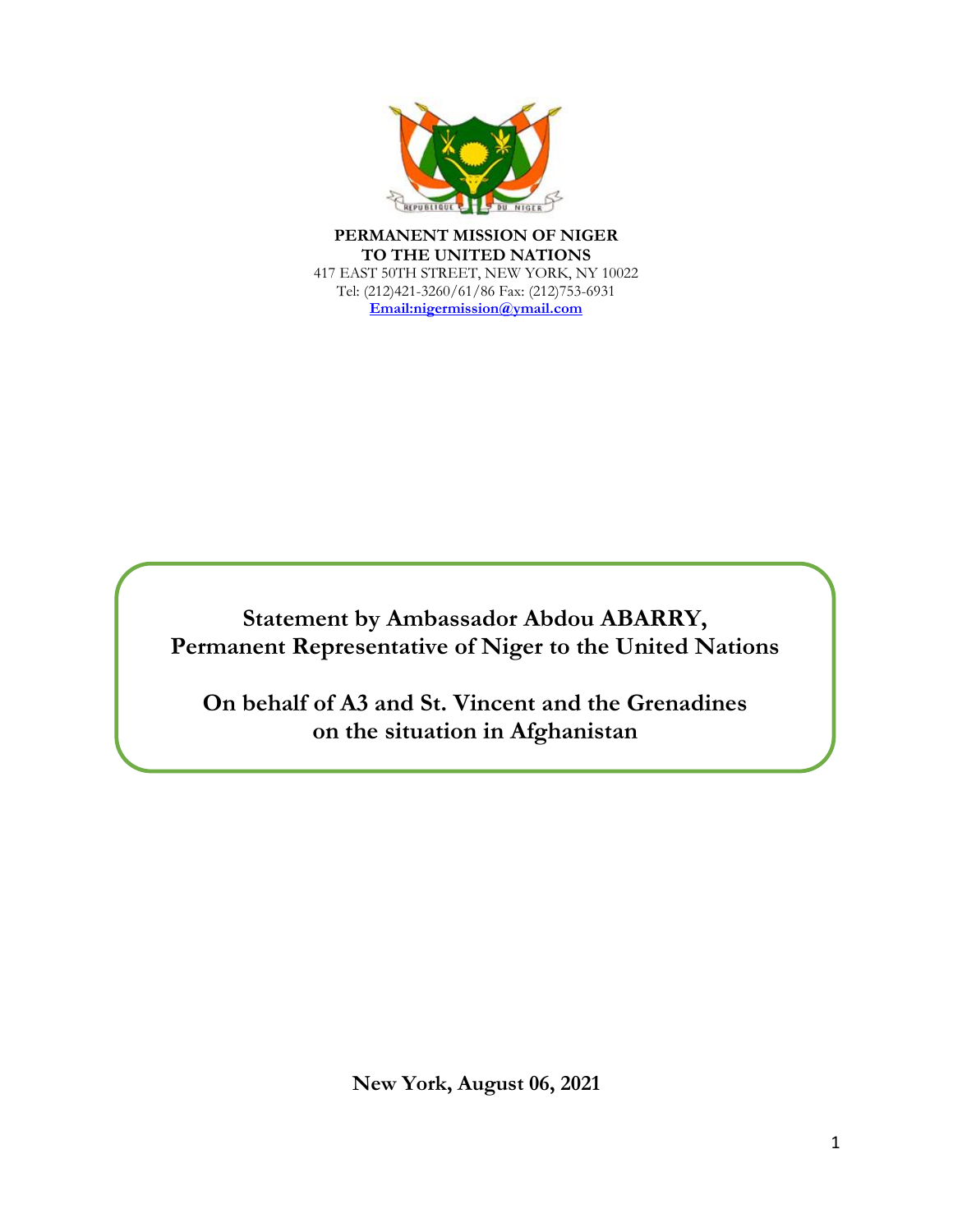### **Mr. President,**

1. I have the honor to make this statement on behalf of the A3+1, namely Kenya, Tunisia, Saint Vincent and the Grenadines and Niger.

2. At the outset of my remarks, I would like to thank Ms. Deborah Lyons for her comprehensive presentation on the latest developments in Afghanistan. The A3+1 reiterates its support for the stabilization efforts and good offices deployed in the search for a solution to the Afghan crisis, which has been developing in a particularly worrying way recently.

3. I would also like to take this opportunity to welcome the Minister of Foreign Affairs of Afghanistan, H.E. Mohammad Haneef Atmar and thank him for his statement.

## **Mr. President,**

4. After decades of war, destruction and desolation, the Afghan people today yearn for peace. This yearning is deep, and Afghans have demonstrated it by welcoming with great hope the start of the intra-Afghan peace talks in September 2020 in Doha.

5. Regrettably, however, these talks are currently stalled, and hostilities are raging throughout the country. The A3+1 emphasize that the military option will not lead to a lasting solution acceptable to all Afghan parties. We therefore call on the Taliban and the Afghan Government to immediately cease fire, in order to give the Doha talks a better chance of success. Moreover, we must redouble our diplomatic efforts at the regional and international level, to help facilitate the restart of the intra-Afghan peace negotiations.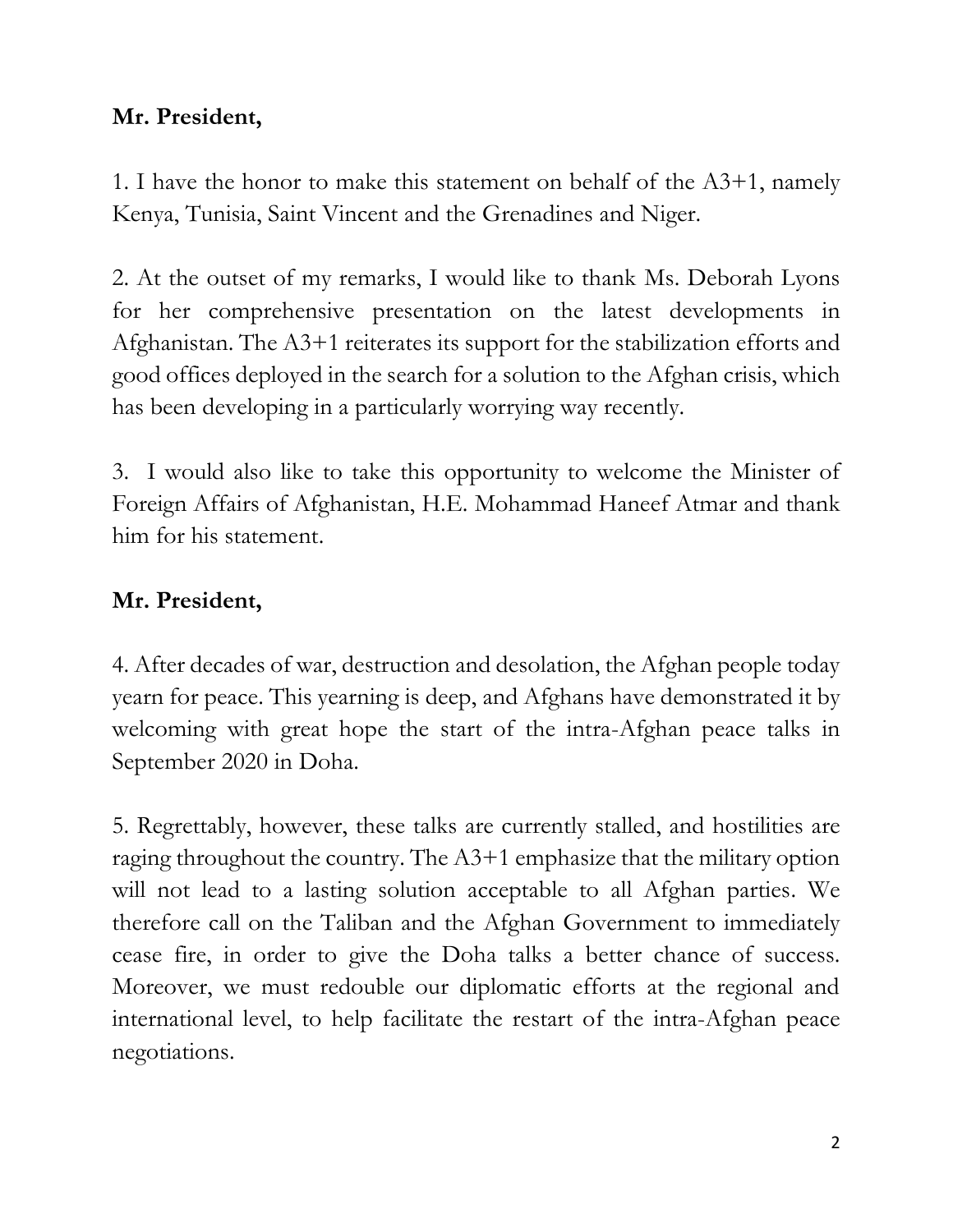6. The A3+1 deplore the loss of life and suffering endured by the civilian population as a result of the latest outbreak of violence, following the decision of the International Forces to leave the country by the end of September this year. The already precarious humanitarian situation could further worsen with the displacement of populations fleeing the ongoing fighting between the Taliban and Government forces in several provinces of the country, including Kandahar, Helmand and Herat.

We reiterate our condemnation of the attack against the United Nations compound in Herat on 30 July 2021 .We also condemn the suicide attacks committed on August 4 in Kabul and call on the belligerents to ensure the protection of civilians, but above all to put an end to hostilities and favour dialogue.

# **Mr. President,**

7. Afghanistan now, more than ever, needs the support of neighbours and the entire international community to help it through this critical period in its history. Afghanistan must not fall back into a full-blown civil war, at the risk of losing all the democratic, social and development gains of recent years.

8. While making peace requires settlement between combatants, we believe that the International Community does not wish for peace processes to reward and legitimize the use of military interventions and association with terrorist organizations through political recognition.

9. As we approach the 20th anniversary of the 9/11 attacks, we recall how the Taliban came to be thrown out of power because of their support of Al Qaeda. Council must now prioritize the creation of incentives and red lines that compel the Taliban to cease the use of terrorism for political ends.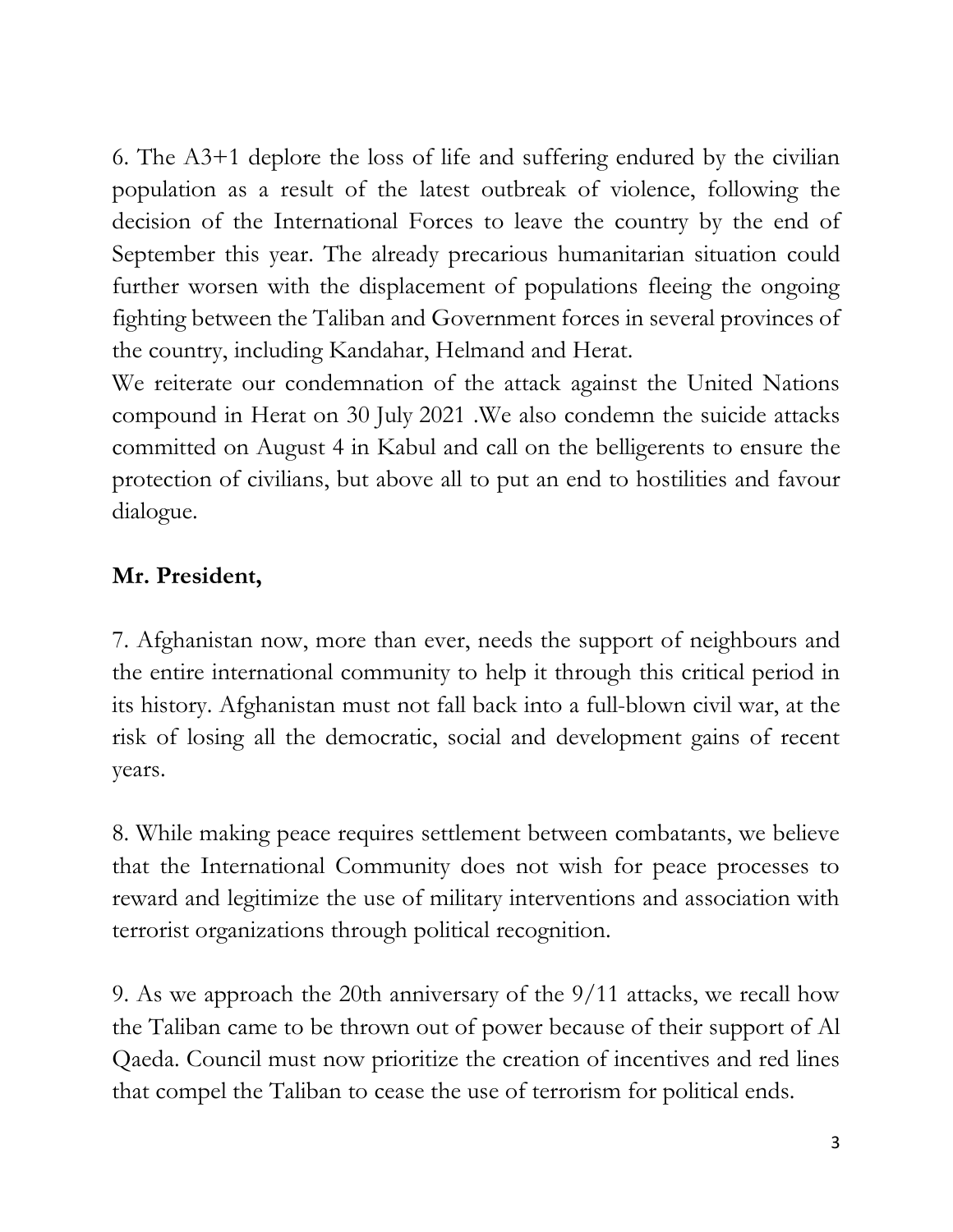10. We recall this Council's decision to split the Al-Qaida and Taliban sanction lists in response to efforts by the Afghan government to negotiate a peace process with the Taliban and establish national reconciliation in Afghanistan. The purpose of this was to provide a future lifeline for members of the Taliban that renounce violence and disassociate themselves from Al-Qaida. The Council must therefore demand that Taliban embraces peace, ceases its links with Al Qaeda and ISIS and engages in the peace process that will transform Afghanistan to a net exporter of peace.

11. The A3+1 welcome and fully support the good offices of the United Nations, the Troika (United States, Russia, China and Pakistan) and all other diplomatic efforts by neighboring countries to reduce tension in order to reach a negotiated solution to the crisis. Furthermore, it is important to emphasize that the search for peace must not be at the expense of Afghan human rights, particularly those of women, children, and Afghanistan's ethnic and religious minorities

## **Mr. President,**

12. At a time when attention is focused on the deteriorating security situation, the A3+1 would also like to highlight the importance of finding an urgent and sustainable solution to the severe humanitarian crisis that already exists in the country. The effects of decades of conflict, combined with those of climate change and the COVID-19 pandemic, have created a situation where more than a third of the population is now food insecure, with a large proportion of children. It is therefore urgent to mobilize the additional resources necessary to address this situation and call on donors to honor the pledges made to the Afghan humanitarian plan.

13. Similarly, the A3+1 is concerned that the growing insecurity in Afghanistan may hinder the Government's efforts and divert its attention